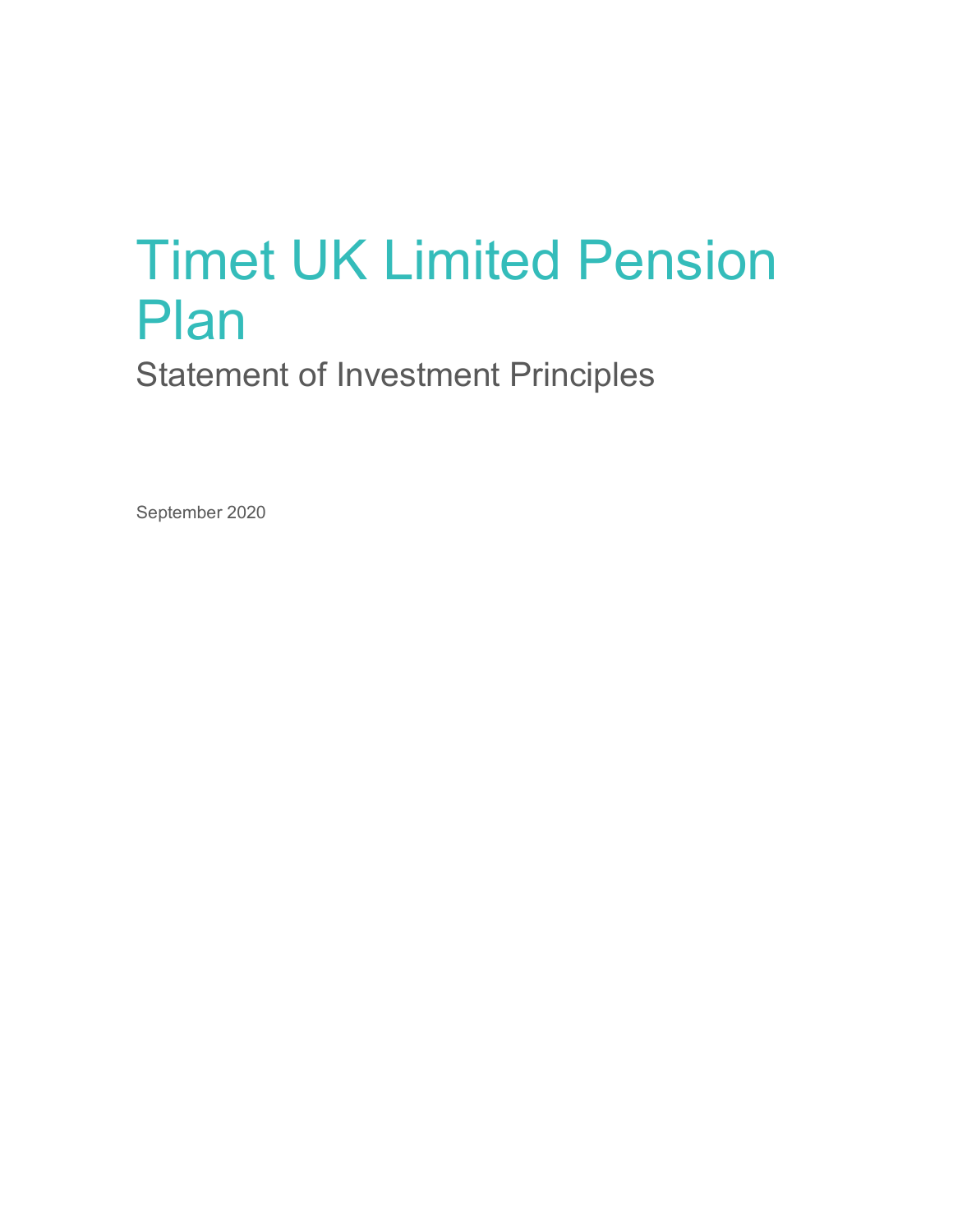## **Contents**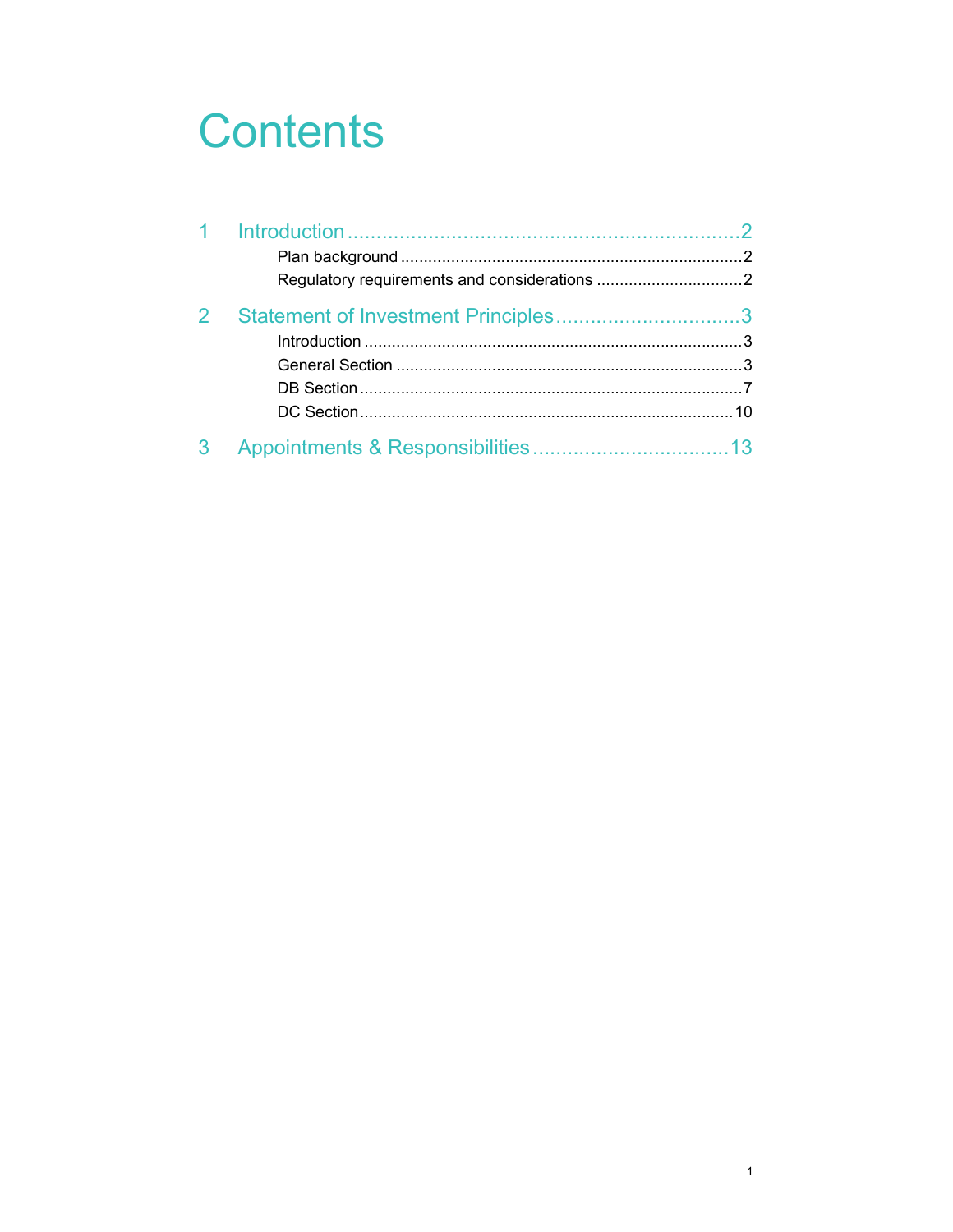## 1 Introduction

## Plan background

- This Statement of Investment Principles (the "Statement") details the principles governing investment decisions for the Timet UK Limited Pension Plan (the "Plan").
- The Plan:
	- operates for the exclusive purpose of providing retirement and death benefits to eligible participants and beneficiaries,
	- provides benefits calculated on both a defined benefit (DB) and a defined contribution (DC) basis.
- The DB Section is closed to new entrants. However, the DC Section remains open.
- Buck Consultants (Administration & Investment) Limited ("Buck") and Vantage Consulting Group ("Vantage") are the appointed investment consultants to the Plan.

## Regulatory requirements and considerations

- This statement covers the requirements of, and the Plan's compliance with, the provisions of the Pensions Act 1995 (as amended) and the Occupational Pension Plans (Investment) Regulations 2005 as well as additional non-statutory information recommended to be included following the Myners review of "Institutional Investing in the UK", the results of which were first published in 2001 (referred to as the "Myners Principles").
- The Myners Principles require Trustee Boards to act in a transparent and responsible manner. The information set out in this document helps ensure that the Trustees are complying with this requirement. In respect of the DC Section (and additional voluntary contributions provided on a money-purchase basis within the DB Section), the Trustees have taken into account the requirements and recommendations within the Pension Regulator's DC code and regulatory guidance. Information on the Trustees' approach to investment matters within the DC section, and in particular in setting the default arrangement, are included within this document.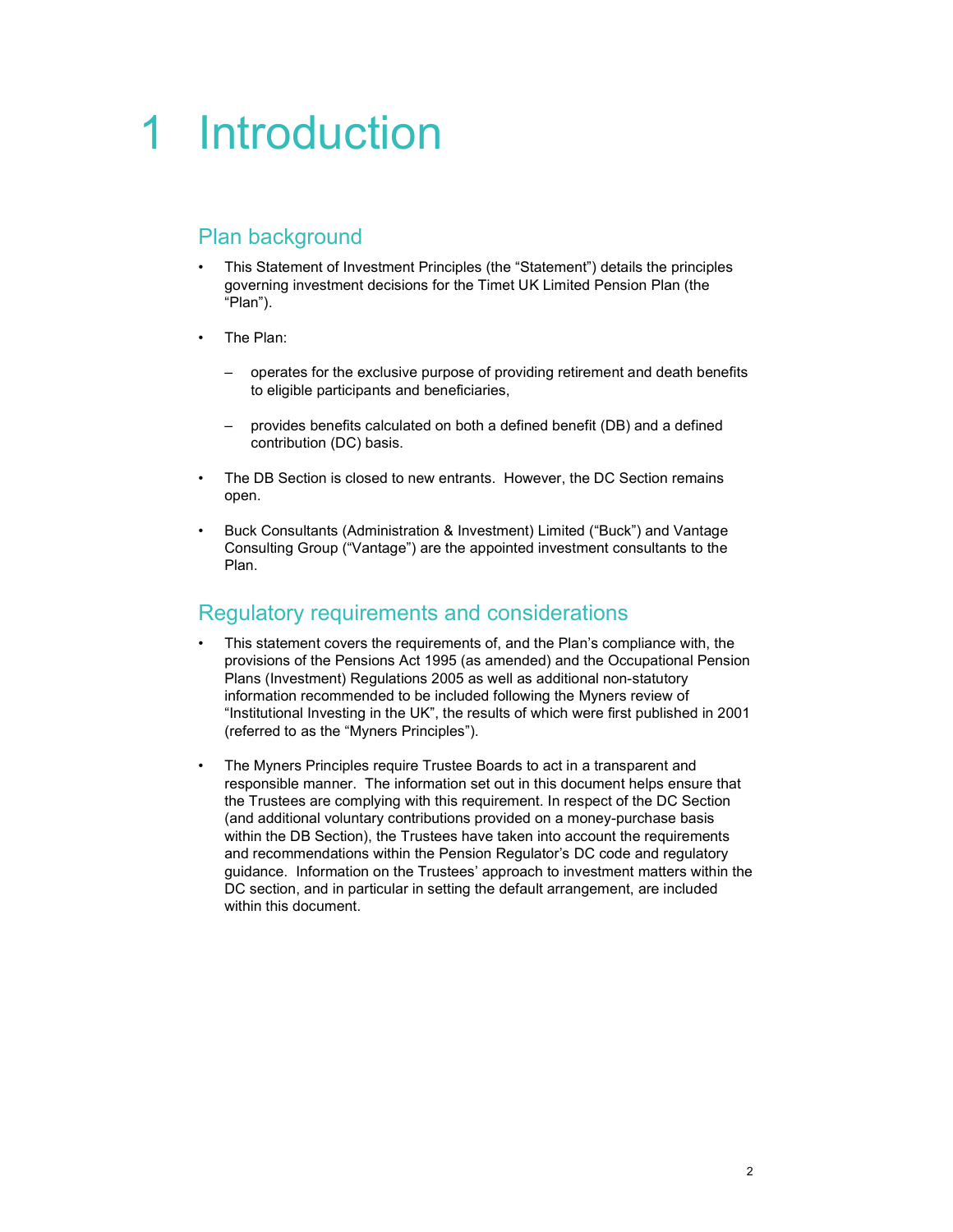## 2 Statement of Investment **Principles**

## **Introduction**

- This section of the Statement covers the requirements of the Pensions Act 1995 (as amended) and the Occupational Pension Schemes (Investment) Regulations 2005. It is divided into three sub-sections:
	- General Section
	- DB Section
	- DC Section
- In accordance with section 35 of the Pensions Act 1995, the Trustees have reviewed and considered written advice from Buck, one of the Plan's investment consultants, prior to the preparation of this Statement and have consulted the Sponsoring Employer.
- The Trustees will review this Statement, in consultation with the investment consultants and the Sponsoring Employer, at least once every three years, or more frequently if there are any significant changes in the Plan's circumstances. However, ultimate power and responsibility for deciding investment policy lies solely with the Trustees.
- All of the Plan's investment decisions are under the control of the Trustees, with no constraint by the Sponsoring Employer.
- The Trustees have appointed an Investment Sub-Committee ("ISC") which consists of Trustee and Employer representatives. The ISC makes recommendations to the Trustees on various aspects of investment strategy and investment manager selection and can act within constraints set by the Trustees. The relationship between the Trustees and the ISC is governed by the Terms of Reference of the ISC. Any changes to these Terms of Reference are agreed by the Trustees. The Trustees believe that this is an appropriate structure given the size of the Trustee board and the Plan.

## General Section

• This section of the Statement contains information relating to both the DB and the DC Sections.

## Kind of investments to be held

- The Trustees have full regard to their investment powers under the Trust Deed and Rules and the suitability of the various types of investments, the need to diversify, the custodianship of assets and any self-investment.
- The Plan may invest in quoted and unquoted securities of UK and overseas markets including equities, fixed interest and index-linked bonds, cash, property,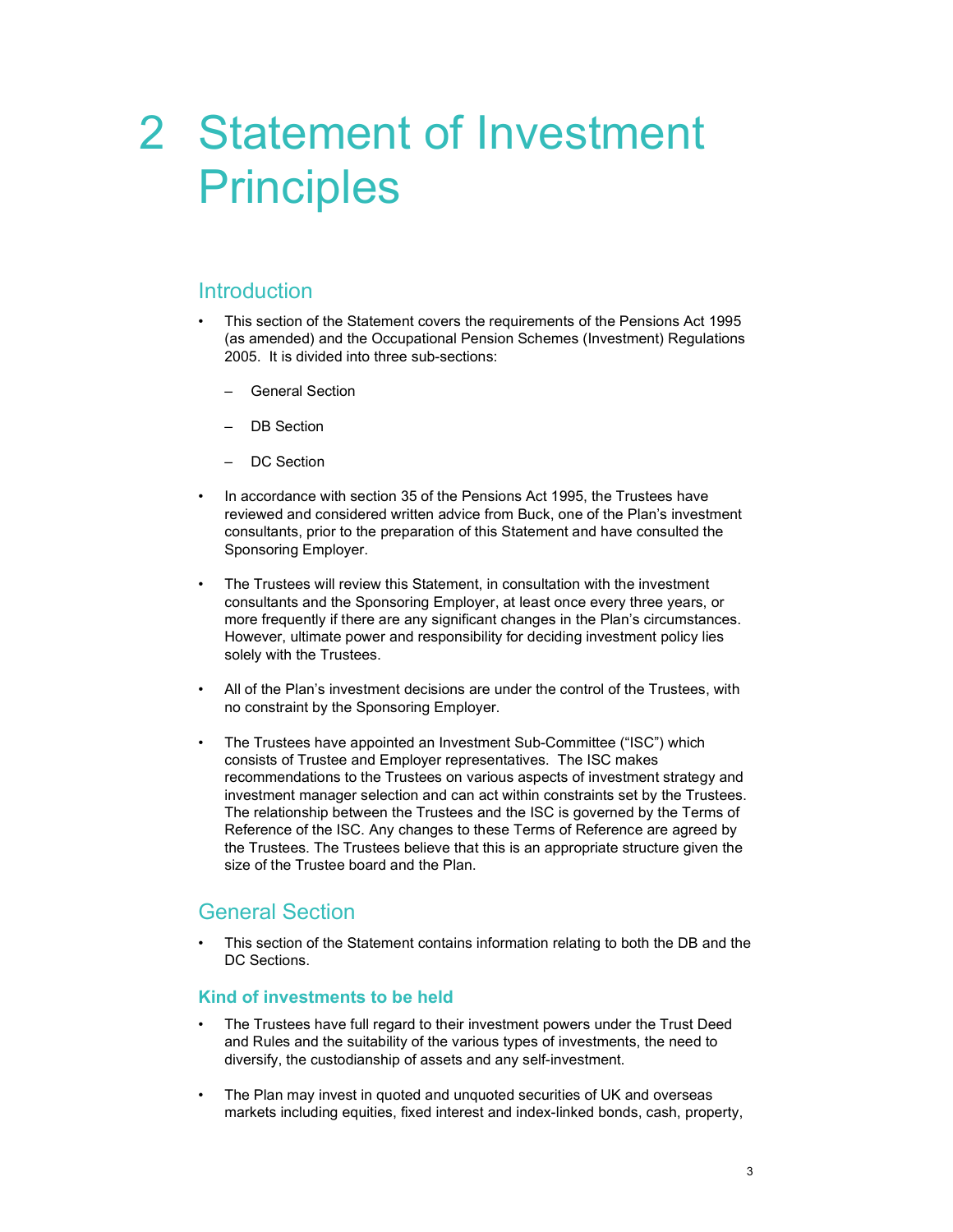private equity, hedge funds and pooled investment vehicles considered appropriate for tax-exempt registered occupational pension plans. The Trustees have considered the attributes of the various asset classes (including derivative instruments), these attributes being:

- security (or quality) of the investment,
- yield (expected long-term return),
- spread (or volatility) of returns,
- term (or duration) of the investment,
- exchange rate risk,
- marketability/liquidity (i.e., the tradability on regulated markets),
- taxation.
- The Trustees consider all of the stated classes of investment to be suitable to the circumstances of the Plan.

#### Realisation of investments

• In the event of an unexpected need to realise all or part of the assets of the portfolio, the Trustees require the investment managers to be able to realise the Plan's investments in a reasonable timescale by reference to the market conditions existing at the time the disposal is required and subject to the best interests of the Plan. The majority of the assets are not expected to take an undue time to liquidate.

## The Trustees' policy in relation to financially material considerations

- The Trustees expect their investment managers, where appropriate, to have taken account of financially material considerations, including environmental, social and governance (ESG) factors as part of their investment analysis and decision-making process.
- The Trustees review the policies of their investment managers in respect of financially material considerations.

## The Trustees' policy in relation to the extent to which nonfinancial matters are taken into account

The Trustees' objective is that the financial interests of the Plan members is their first priority when choosing investments. They have decided not to take members' preferences into account when considering these objectives.

## The Trustees' policy in relation to engagement and monitoring

The Trustees' policy is to delegate responsibility for engaging and monitoring investee companies to the investment managers and expects the investment managers to use their discretion to maximise financial returns for members and others over the long term.

## The Trustees' policy in relation to voting rights

The Trustees' policy is to delegate responsibility for the exercising of rights (including voting rights) attaching to investments to the investment managers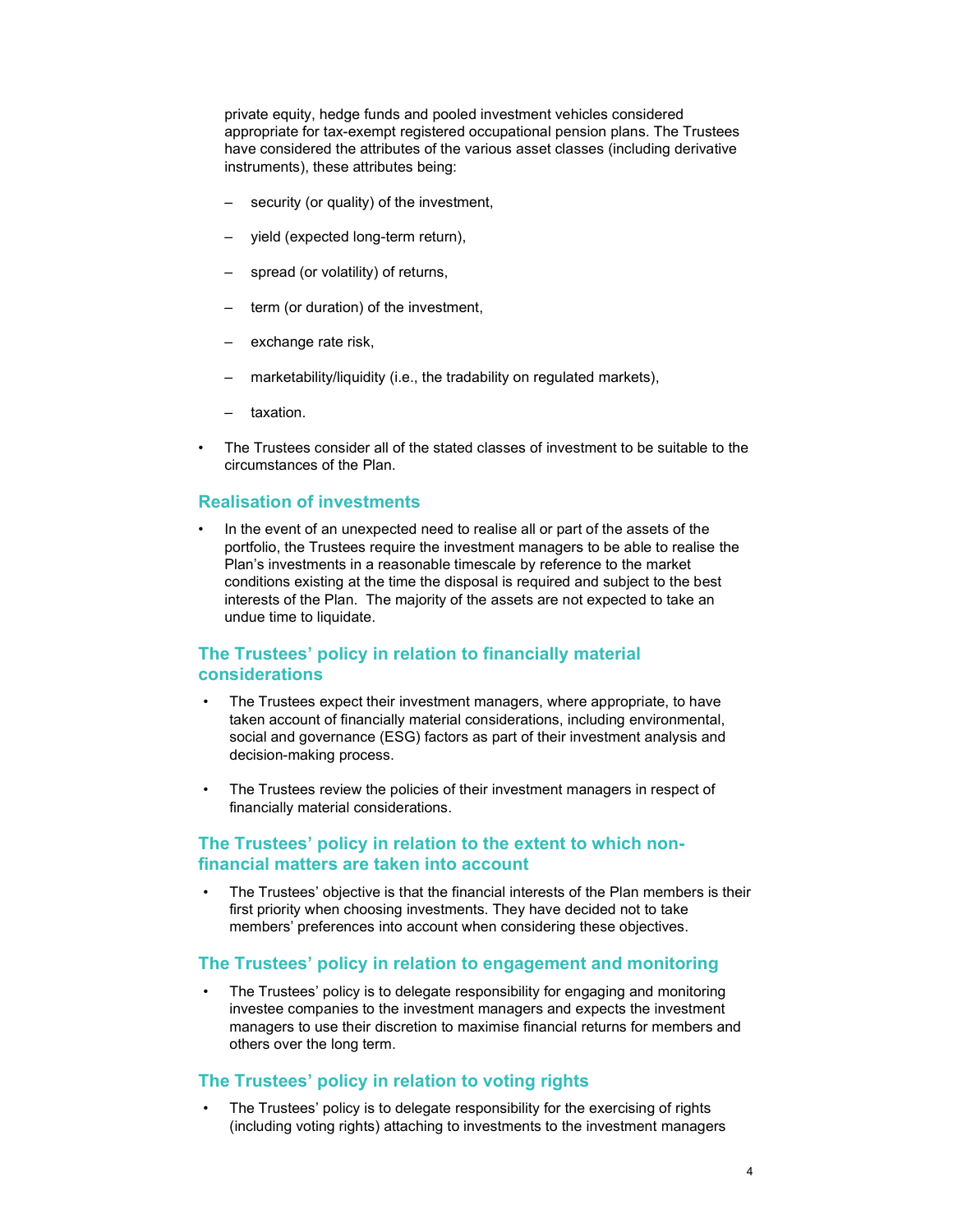and to encourage the managers to exercise those rights. The investment managers are expected to provide regular reports for the Trustees detailing their voting activity.

#### Investment Decisions

- All investment decisions are taken by the Trustee Board as a whole. An investment sub-committee has been set up as the focal point for investment projects. The Trustees will examine regularly whether additional investment training is desirable for any individual Trustee.
- All investment decisions relating to the Plan are under the Trustees' control without constraint by the Sponsoring Employer. The Trustees are obliged to consult with the Sponsoring Employer when changing this Statement.
- All day-to-day investment decisions are delegated to properly qualified and authorised investment managers of pension plan portfolios. Investment management agreements and/or an insurance contract have been exchanged with the investment managers, and are reviewed from time-to-time to ensure that the manner in which they make investments on the Trustees' behalf is suitable for the Plan, and appropriately diversified.

## Investment Manager and Performance Monitoring

- Each of the funds in which the Plan invests has a stated performance objective against which the performance is measured.
- The investment managers are expected to provide written reports to the investment consultants on a quarterly basis.
- The Trustees receive an independent investment performance monitoring report from their investment consultants on a quarterly basis.
- The Trustees will assess the performance, processes and cost effectiveness of the investment managers by means of quarterly reviews of the results and other information, in consultation with the investment consultants.
- All investment decisions, and the overall performance of the investment managers, are monitored by the Trustees with the assistance of the investment consultants.
- The investment consultants will provide the Trustees with quarterly statements of the assets held along with a quarterly report on the results of the past investment policy and the intended future policy, and any changes to the investment processes applied to their portfolios. The investment consultants will also report orally on request to the Trustees.
- The investment consultants will inform the Trustees of any changes in the internal performance objective and guidelines of any pooled funds used by the Plan as and when they occur.
- Appropriate written advice will be taken from the investment consultants before the review, appointment or removal of the investment managers.

## The Trustees' policy in relation to their investment managers

In detailing below the policies on the investment manager arrangements, the overriding approach of the Trustees is to select investment managers that meet the primary objectives of the Trustees. As part of the selection process and the ongoing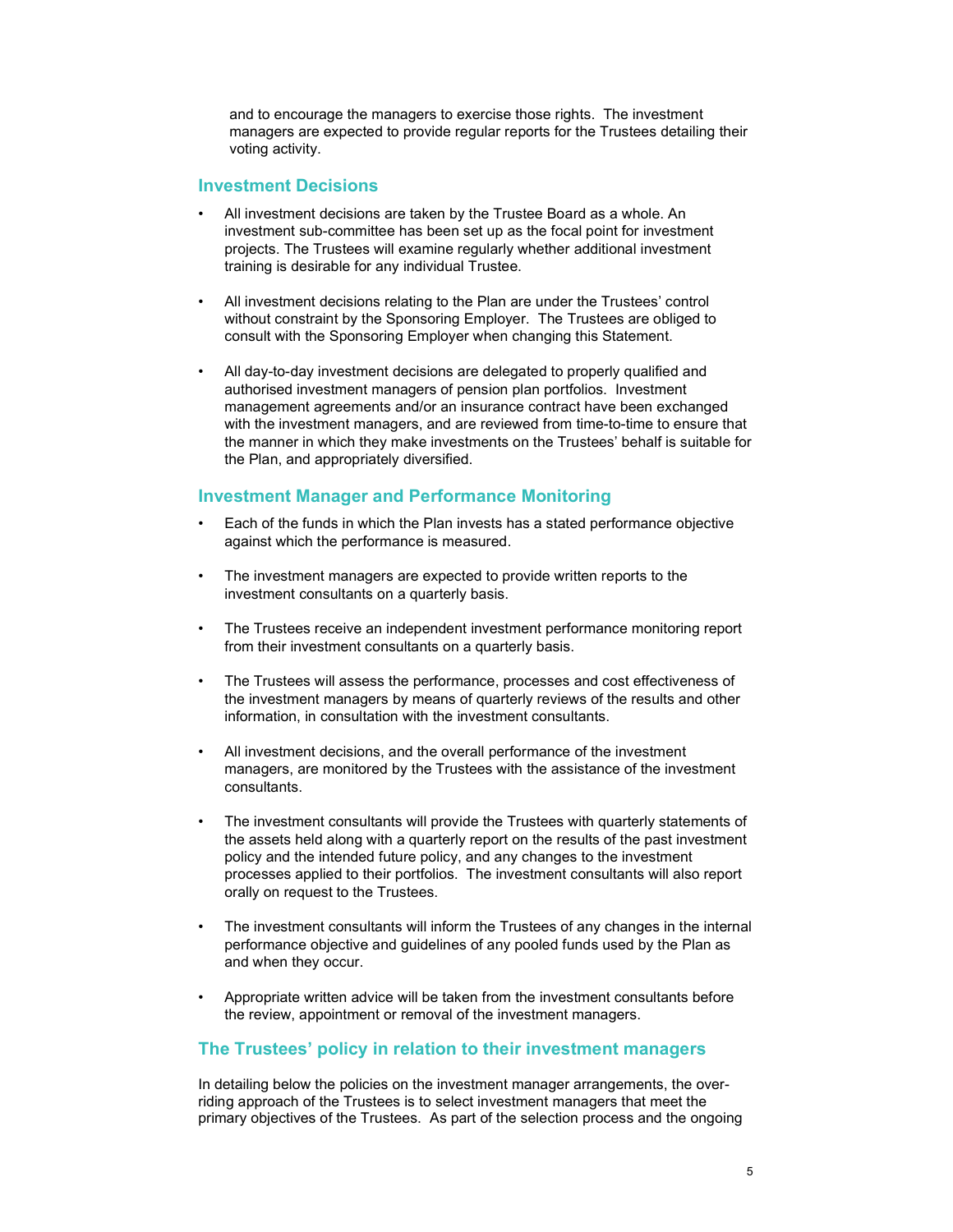review of the investment managers, the Trustees consider how well each investment manager meets the Trustees' policies and provides value for money over a suitable timeframe.

## How the arrangement incentivises the investment managers to align their investment strategy and decisions with the Trustees' policies

• The Trustees have delegated the day-to-day management of the Plan's assets to investment managers. The majority of the Plan's assets are invested in pooled funds which have their own policies and objectives and charge a fee, agreed with the investment manager, for their services. Such fees incentivise the investment managers to adhere to their stated policies and objectives.

#### How the arrangement incentivises the investment manager to engage and take into account financial and non-financial matters over the medium to long-term

- The Trustees, in conjunction with their investment consultants, appoint their investment managers and choose the specific pooled funds to use in order to meet specific Plan policies. They expect that their investment managers make decisions based on assessments about the financial performance of underlying investments, and that they engage with issuers of debt or equity to improve their performance (and thereby the Plan's performance) over an appropriate time horizon.
- The Trustees have decided not to take non-financial matters into account when considering their policy objectives.

## How the method (and time horizon) of the evaluation of the investment managers' performance and the remuneration for asset management services are in line with the Trustees' investment policies

- The Trustees expect their investment managers to invest the assets within their portfolio in a manner that is consistent with the guidelines and constraints set out in their documentation. The Trustees review the investment managers periodically. Investment manager reviews incorporate benchmarking of performance and fees. Reviews of performance focus on longer-term performance (to the extent that is relevant), e.g. looking at five years of performance.
- If the Trustees determine that an investment manager is no longer managing the assets in line with the Trustees' policies they will make their concerns known to the investment manager and may ultimately disinvest.
- The Trustees pay their investment managers a management fee which is a fixed percentage of assets under management. Some investment managers also receive a performance incentive fee.
- Prior to agreeing a fee structure, the Trustees, in conjunction with their investment consultants, consider the appropriateness of this structure, both in terms of the fee level compared to that of other similar products and in terms of the degree to which it will incentivise the investment manager.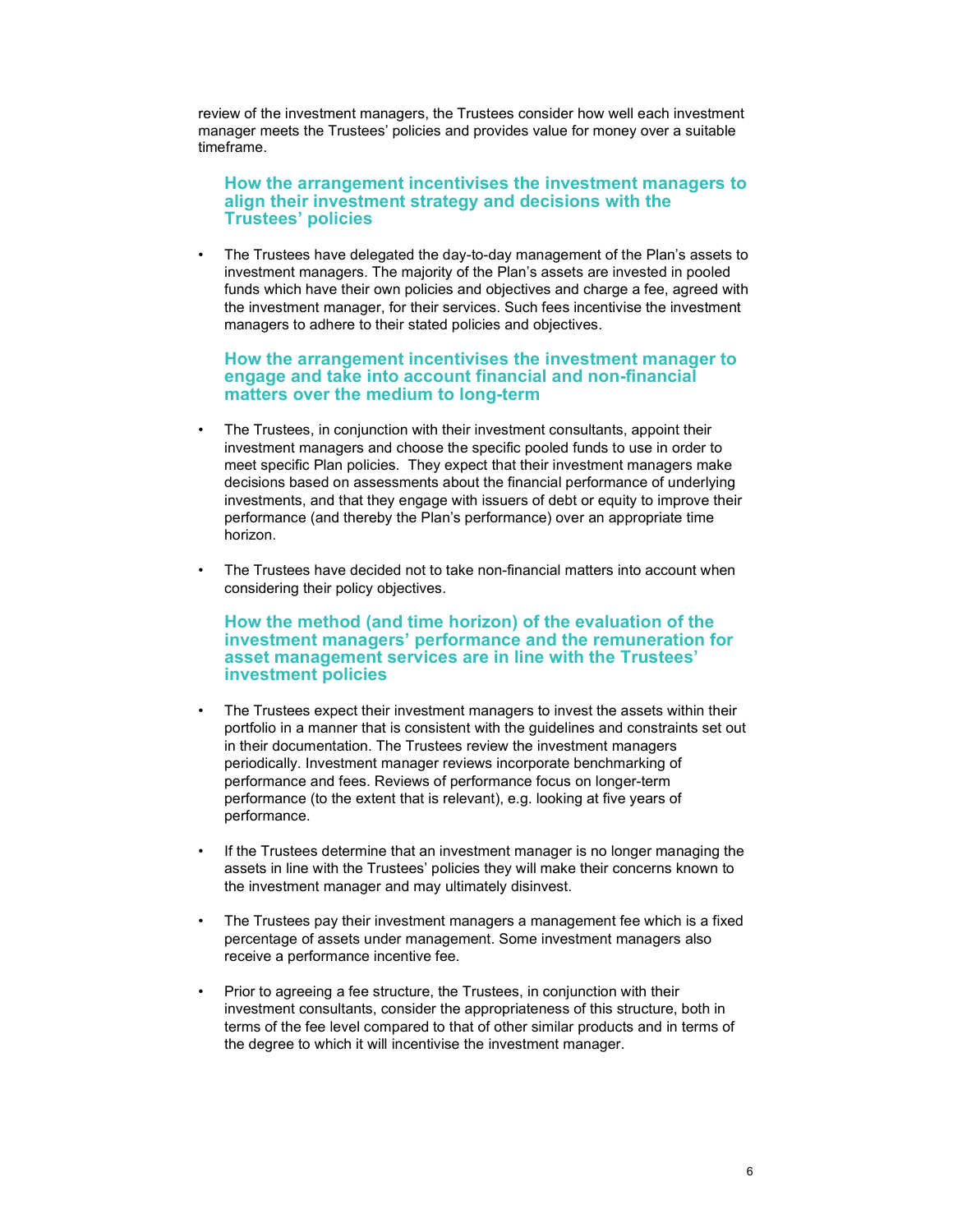## How the Trustees monitor portfolio turnover costs incurred by the investment manager, and how they define and monitor targeted portfolio turnover or turnover range

- The Trustees, in conjunction with their investment consultants, have processes in place to review investment turnover costs incurred by the Plan on an annual basis. The Trustees receive reports which include the turnover costs incurred by the investment managers used by the Plan.
- The Trustees expect turnover costs of the investment managers to be in line with their peers, taking into account the style adopted by the investment manager, the asset class invested in and prevailing market conditions.
- The Trustees do not explicitly monitor turnover, set target turnover or turnover ranges. The Trustees believe that the investment managers should follow their stated approach with a focus on risk and net return, rather than on turnover. In addition, the individual mandates are unique and bespoke in nature and there is the potential for markets to change significantly over a short period of time.

## The duration of arrangements with investment managers

• The Trustees do not in general enter into fixed long-term agreements with their investment managers and instead retain the ability to change investment manager should the performance and processes of the investment manager deviate from the Trustees' policies. However, the Trustees expect their manager appointments to have a relatively long duration, subject to the manager adhering to its stated policies, and the continued positive assessment of its ability to meet its performance objective.

## Employer-related investments

The Trustees will not make direct investments in the Sponsoring Employer's own securities. The amount of the Sponsoring Employer's securities, owned by pooled investment vehicles invested in, are monitored. The Trustees have delegated the responsibility for the exercising of any voting rights attached to any Sponsoring Employer investment held to the investment managers.

## DB Section

• This section of the Statement contains information relating only to the DB Section of the Plan.

## Investment Objectives and Suitability of Investments

- The Plan's investment strategy has been agreed by the Trustees having taken advice from the investment consultants and takes due account of the Plan's liability profile along with the level of disclosed surplus or deficit, as well as the Sponsoring Employer covenant.
- The Trustees' agreed investment strategy is based on an analysis of the Plan's liability profile, the required investment return and the returns expected from the various asset classes over the long-term. Long-term returns from equities are expected to exceed the returns from bonds and cash, although returns and capital values may demonstrate higher volatility. The Trustees are prepared to accept this higher volatility in order to aim to achieve the overall investment objectives.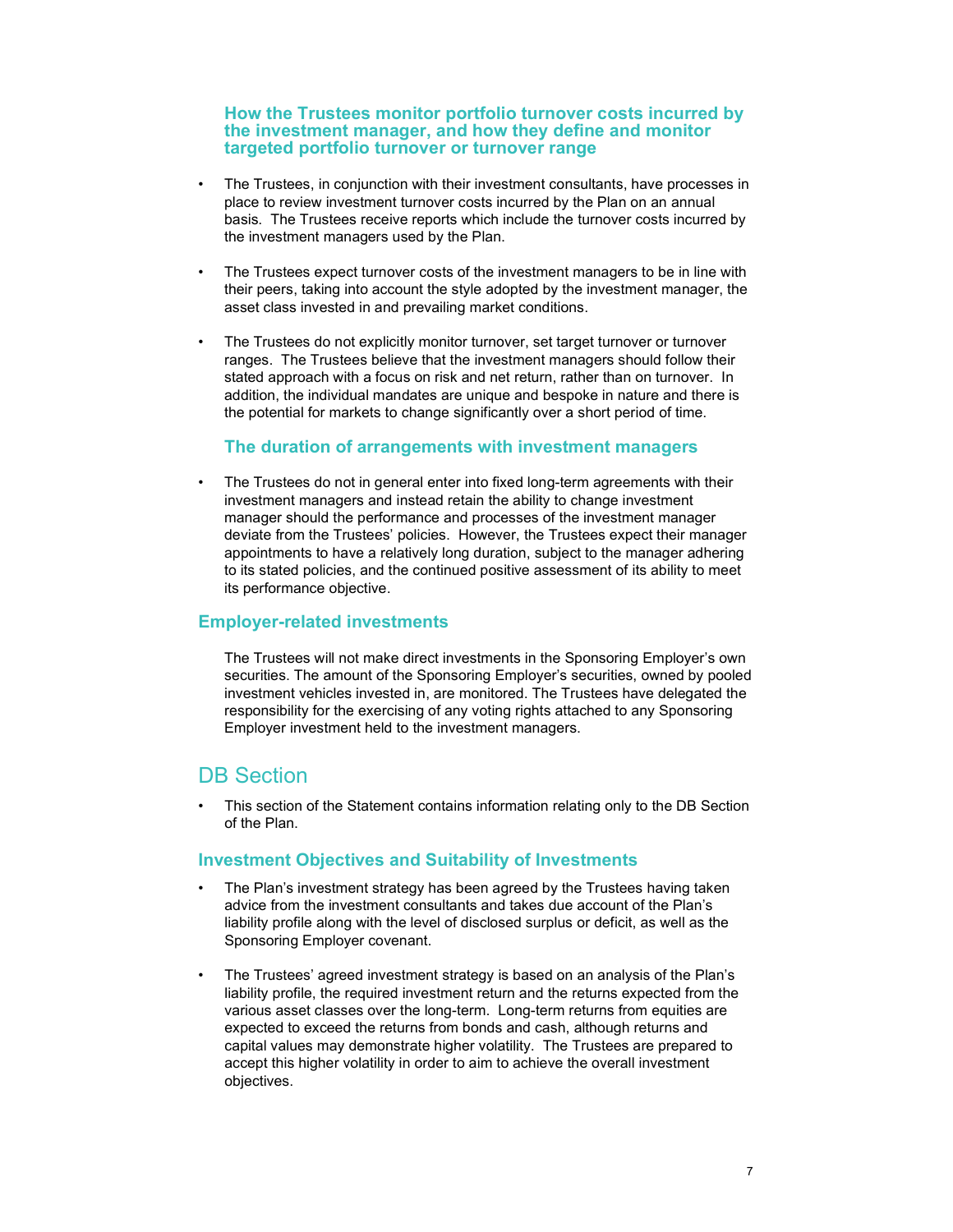- The Trustees' primary objectives are:
	- to provide appropriate security for all beneficiaries,
	- to achieve long-term growth sufficient to provide the benefits from the Plan, and
	- to achieve an appropriate balance between risk and return with regards to the cost of the Plan and the security of the benefits.
- The Trustees have translated their objectives into a suitable strategic asset allocation benchmark for the Plan.
- In accordance with the Financial Services & Markets Act 2000, the Trustees are responsible for setting the general investment policy, but the responsibility for all day-to-day investment management decisions has been delegated to investment managers authorised under the Act and/or supervised by United Sates or other relevant financial market supervisory authorities.
- The Trustees are responsible for reviewing both the Plan's asset allocation and investment strategy as part of each actuarial valuation in consultation with the Plan's investment consultants. The Trustees may also reconsider the asset allocation and the investment strategy outside the triennial valuation period where necessary.
- The Trustees consider the Plan's current strategic asset allocation to be consistent with the current financial position of the Plan. This assessment will be updated with reference to the Technical Provisions set out in the Plan's Statement of Funding Principles. "Technical provisions" is the value of the Plan's liabilities for funding purposes as at the latest available Plan-specific actuarial valuation date.
- The present investment strategy of the Plan is 50% equities, 25% alternatives and 25% fixed income. The ISC monitors the asset allocation which is allowed to move within +/- 10% of the target allocations. Over the next two years, the Trustees intend to move gradually towards a new investment strategy of 30% equities, 20% alternatives and 10% fixed income allocation, while introducing new investments of 15% illiquid credit and 25% Liability-Driven Investment (LDI).

## **Diversification**

- The Trustees, after seeking appropriate investment advice, have selected a strategic asset allocation benchmark for the Plan's DB Section including control ranges for each asset class.
- Subject to their respective benchmarks and guidelines, the investment managers are given full discretion over the choice of specific securities and are expected to maintain a diversified portfolio.
- The Trustees are satisfied that the investments selected are consistent with their investment objectives, particularly in relation to diversification, risk, expected return and liquidity.
- Given the size and nature of the Plan, the Trustees have decided to invest the majority of the Plan's assets on a pooled fund basis. All such investments are effected through a direct agreement with an investment manager and/or through an insurance contract.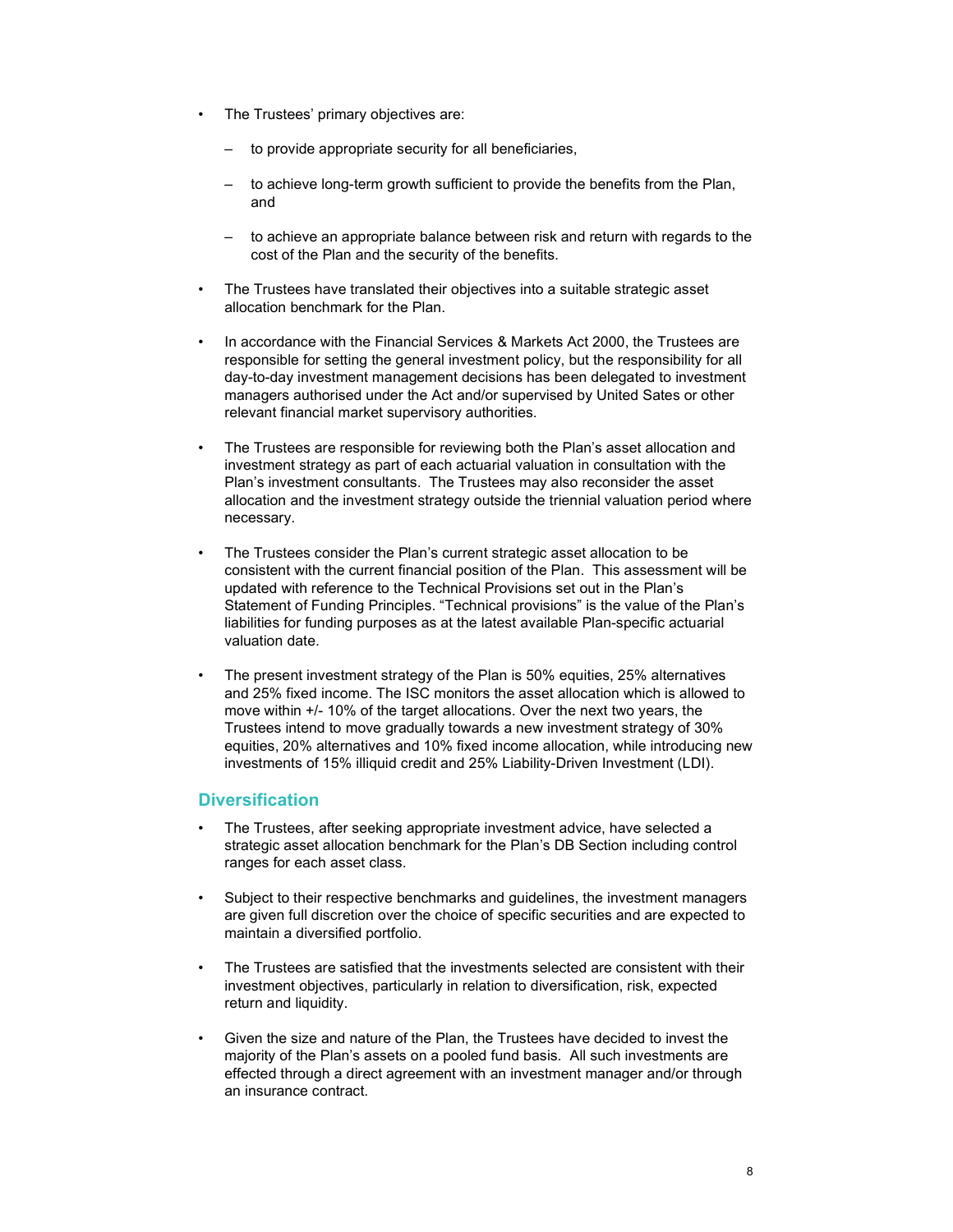• The Trustees are satisfied that the range of vehicles in which the Plan's assets are invested provides adequate diversification.

## Balance between different kinds of investments

• The appointed investment managers will hold a diversified mix of investments in line with their agreed benchmark and within their discretion to diverge from the benchmark. Within each major market (where applicable) each manager will maintain a diversified portfolio of securities.

#### Risk

- The Trustees consider the main risk to be that of the assets being insufficient to meet the Plan's liabilities as they fall due. The Trustees have assessed the likelihood of undesirable financial outcomes arising in the future.
- Investment policies are set with the aim of having sufficient and appropriate assets to cover the Plan's Technical Provisions, and with the need to avoid undue contribution rate volatility.
- In determining their investment strategy, the Trustees received advice from the investment consultants as to the investment risk relative to the Plan's liability profile. The Plan's investment strategy also takes into account the expected returns underlying the most recent actuarial valuation.
- Although the Trustees acknowledge that the main risk is that the Plan will have insufficient assets to meet its liabilities, the Trustees recognise other contributory risks, including the following. Namely the risk:
	- associated with the differences in the sensitivity of asset and liability values to changes in financial and demographic factors,
	- of the Plan having insufficient liquid assets to meet its immediate liabilities,
	- of the investment managers failing to achieve the required rate of return,
	- of volatility in asset value due to the lack of diversification of investments,
	- of failure of the Plan's Sponsoring Employer to meet its obligations.
- The Trustees manage and measure these risks on a regular basis via actuarial and investment reviews, and in the setting of investment objectives and strategy.
- The Trustees undertake monitoring of the investment managers' performance against their targets and objectives on a regular basis.
- Each fund in which the Plan invests has a stated performance objective by which investment performance will be measured. Within each asset class, the investment managers are expected to maintain a portfolio of securities (or funds), which ensures that the risk being accepted in each market is broadly diversified.
- The divergence of the actual distribution of the investments from the benchmark weighting will be monitored by the Plan's investment consultants. Any deviation from the target asset allocation will be discussed quarterly with the investment consultants.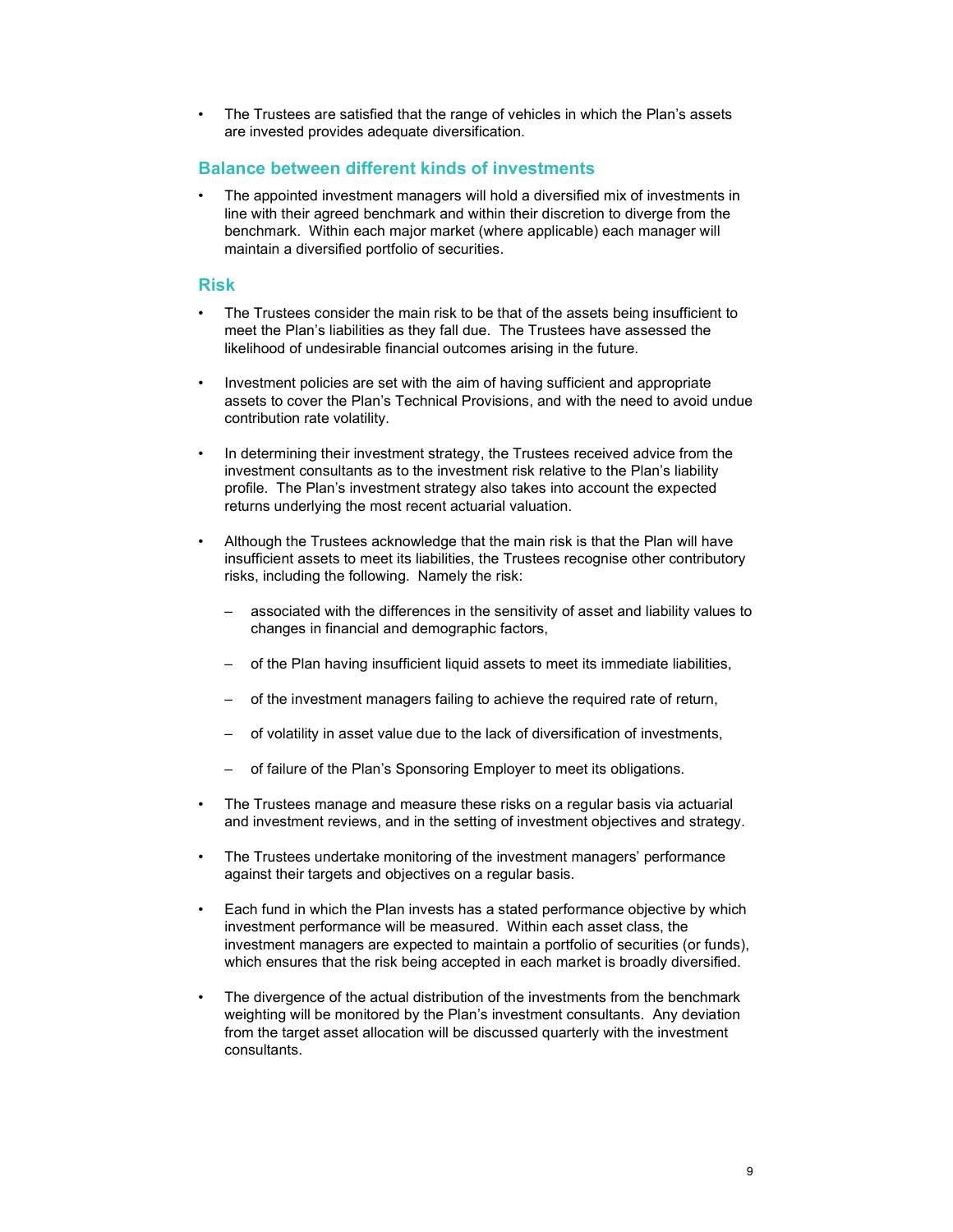## Expected return on investments

The investment strategy is believed to be capable of exceeding, in the long run, the overall required rate of return assumed in the Scheme Actuary's published actuarial valuation report in order to reach a fully funded status under the agreed assumptions.

## Additional Voluntary Contributions (AVCs)

• The Plan provides a facility for members to pay AVCs into the Plan to enhance their benefits at retirement. Members are offered a range of funds in which to invest their AVC payments. The Trustees' objective is to provide a range of funds which provide members with competitive returns relative to comparable funds from other AVC managers.

## DC Section

This section of the Statement contains information relating only to the DC Section of the Plan.

## Investment Objectives and Suitability of Investments

- The Trustees believe that fund selection is an important decision for all members since it is likely to have an important influence on the risk taken and return achieved on members' pension savings. The Trustees regularly communicate with members to enable them to understand the importance of this area and to provide them with education to help them to make informed choices about their selection of funds.
- However, the Trustees also recognise that in practice many members do not actively make an investment choice and are instead invested in the default option. The Trustees therefore recognise the importance of designing an appropriate default strategy for the Plan's membership.
- Whilst the Trustees believe the chosen default option is a reasonable choice for a lot of the membership, ultimately each member should take into account their own personal circumstances when determining whether the default option or an alternative strategy would best meet their needs.
- The default option and the range for alternative investment options has been designed having taken due regard to the membership profile of the Plan.
- The objective of the default strategy is to provide a balanced investment strategy for members who do not make an active investment choice. The strategy aims to increase the return (net of fees) that a member could expect to receive from the Plan over the course of their working lifetime, while reducing the risk of them having income provision in retirement significantly below what may reasonably be expected.
- The objective of the alternative investment options available is to allow members to tailor their investments based on their individual investment requirements, while avoiding complexity. The range should assist members in achieving the following:
	- increasing the value of retirement benefits, to ensure a reasonable standard of living in retirement,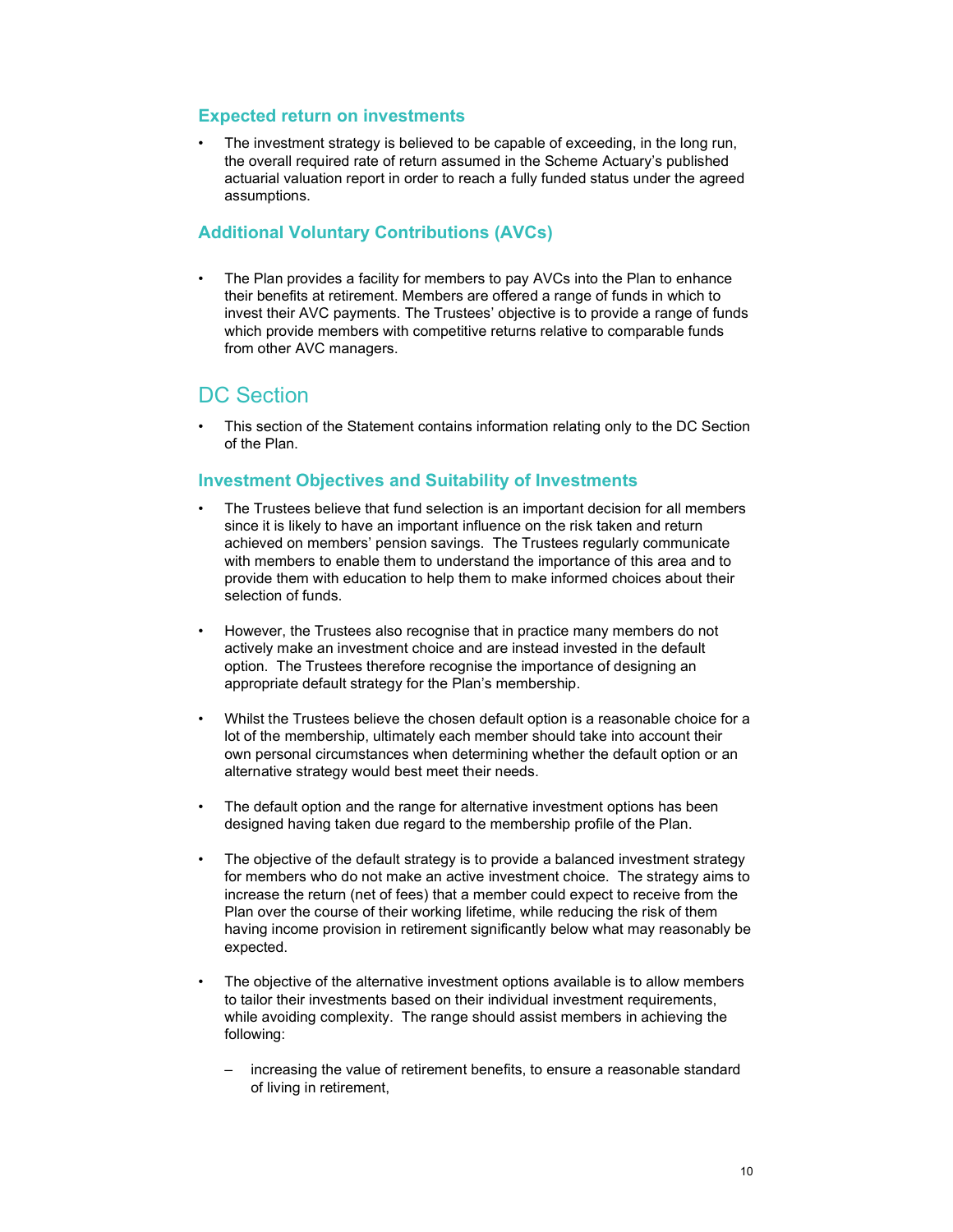- protecting the value of benefits in the years approaching retirement against equity market falls and (should they decide to purchase an annuity) fluctuations in annuity costs, and
- tailoring a member's investments to meet his or her own needs, and to how the member intends to make use of their benefits at and through retirement.
- The Trustees recognise that members using the default strategy are likely to be less financially aware than those using self-select options and have taken this into account in the strategy design.
- The Trustees' investment consultants provide advice regarding the suitability of both the default option and the self-select options available.
- The Trustees make available a property fund which members can choose to invest in. If dealing in this fund is suspended for any reason, the Trustees will temporarily divert member contributions from the property fund to a cash fund. The objective of the cash fund is to provide capital stability and this fund would not generally be expected to be used for long-term investment.
- Members are advised to take independent financial advice before choosing between these funds.
- The Trustees are satisfied that the funds offered to members and the appointed investment managers are consistent with the objectives of the Plan, particularly in relation to diversification, risk, expected return and liquidity.

## Balance between different types of investments

- The investment manager will maintain a diversified portfolio of stocks or bonds within each of the funds offered under the Plan (both within the default and selfselect options).
- In addition, the design of the default strategy provides further diversification through the use of multiple funds throughout a member's working lifetime.

## Risk

- The Trustees have considered risk from a number of perspectives. These are the risk that:
	- the investment return over members' working lives will not keep pace with inflation and does not, therefore, secure an adequate retirement income,
	- investment market movements in the period prior to retirement lead to a substantial reduction in the anticipated level of pension or other retirement income,
	- investment market movements in the period just prior to retirement lead to a substantial reduction in the anticipated cash lump sum benefit,
	- members' investment selections are not suitable for them, considering their own personal circumstances, and
	- fees and transaction costs reduce the return achieved by members by an inappropriate extent.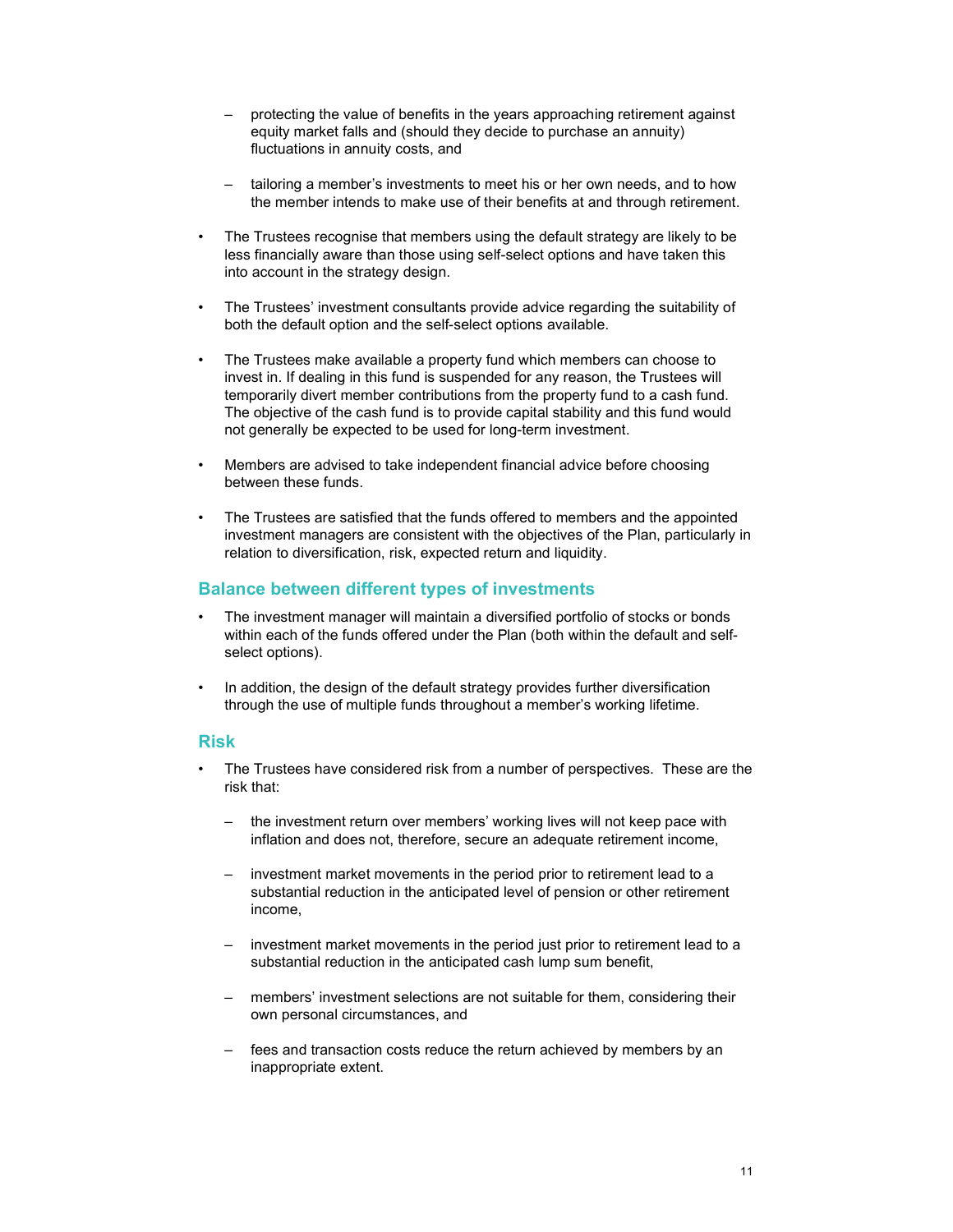- The investment strategy for the default option has been chosen with the aim of reducing these risks. The self-select funds available have been chosen to provide members with the flexibility to address these risks for themselves.
- To help address these risks, the Trustees also review the default option used and the fund range offered when necessary, taking into account changes to the membership profile, developments within DC markets (including both product development and trends in member behaviour) and changes to legislation.

## Expected Return on investments

The default option is expected to provide an appropriate return on members' investments, based on the Trustees' understanding of the Plan's membership and having taken into account the risk considerations set out above. Assumptions around expected returns for each asset class are derived in a similar way as within the DB Section.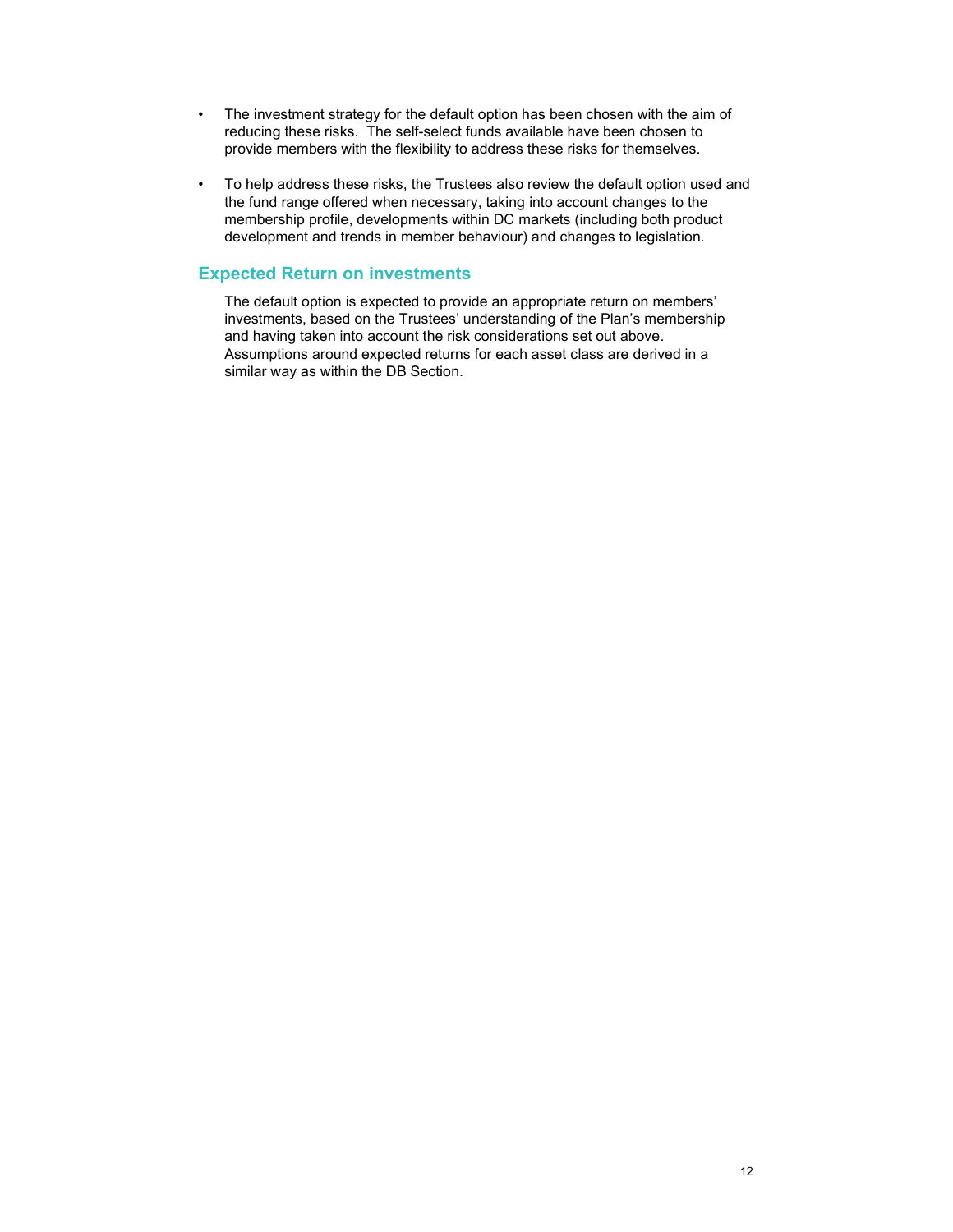## 3 Appointments & **Responsibilities**

This section sets out the key appointments and responsibilities with respect to the investment aspects of the Plan.

#### **Trustees**

The Trustees' primary responsibilities include:

- Preparation of this Statement, reviewing its contents and modifying it if deemed appropriate, in consultation with the Sponsoring Employer and the investment consultants, when deemed necessary. The Statement will also be reviewed following a significant change to investment strategy and/or the investment managers,
- Appointing investment consultants and investment managers as necessary for the good stewardship of the Plan's assets,
- Reviewing the DB investment strategy as part of each triennial actuarial valuation, and/or asset liability modelling exercise, and/or significant changes to the Plan's liabilities, taking advice from the investment consultants,
- Reviewing the DC investment strategy at least every three years, and without delay following any significant change impacting the Plan's membership,
- Assessing the processes (and therefore the performance) of the investment managers by means of regular, but not less than annual, reviews of information obtained (including investment performance),
- Monitoring compliance of the investment arrangements with this Statement on a regular basis, and
- Monitoring risk and the way in which the investment managers have cast votes on behalf of the Trustees in respect of the Plan's equity holdings.

#### Investment consultants

The main responsibilities of the investment consultants include:

- Assisting the Trustees in the preparation and periodic review of this Statement in consultation with the Sponsoring Employer,
- Undertaking project work in relation to DB Section, including reviews of investment strategy, investment performance and manager structure as required by the Trustees,
- In relation to the DC Section, the investment consultants will advise upon any lifestyle strategies offered by the Trustees,
- Advising the Trustees on the selection and review of the investment managers,